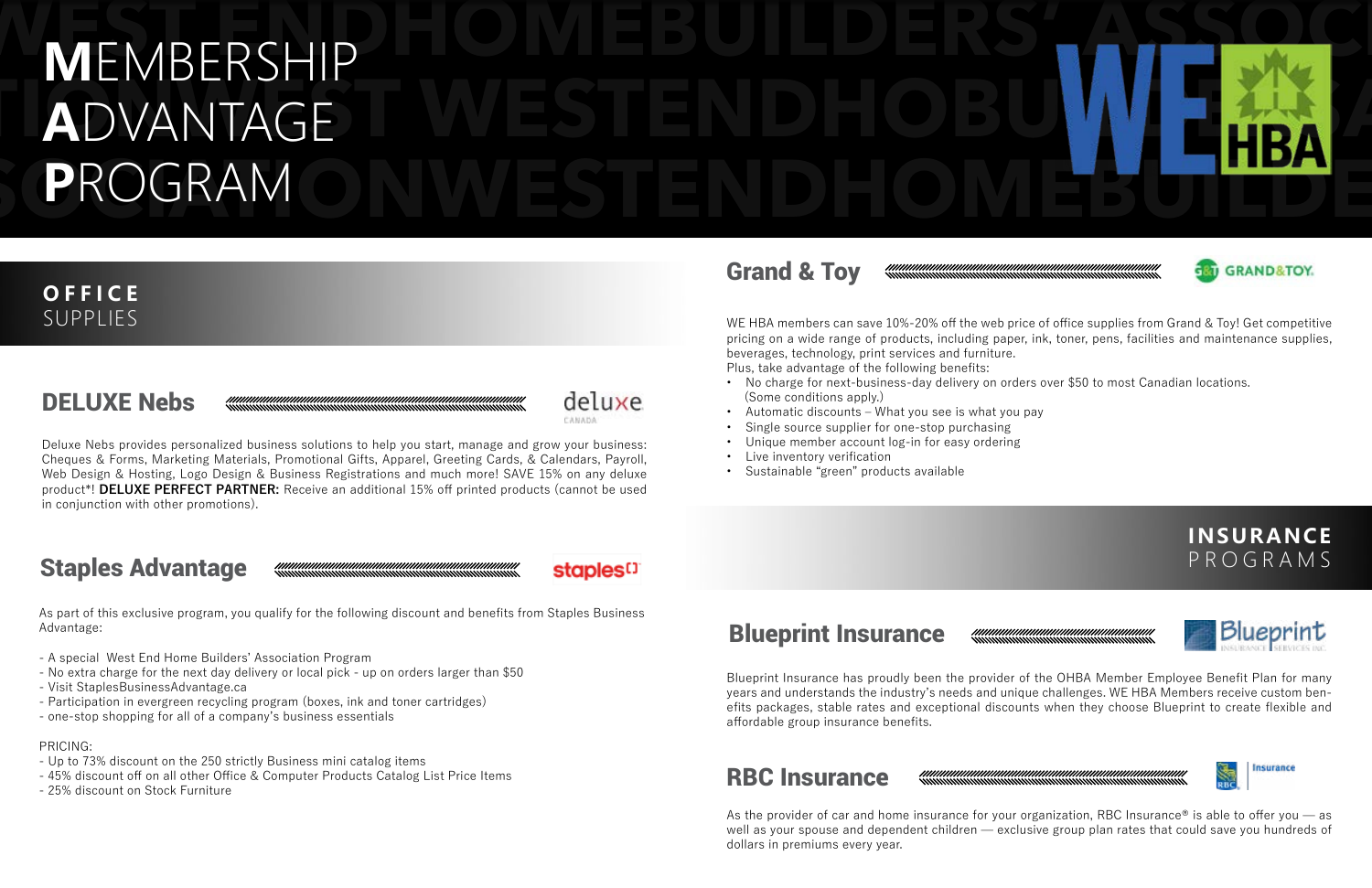As a trusted partner, the TD Insurance Meloche Monnex program is dedicated to helping Canadian Home Builders' Association members get access to preferred rates on home, condo, renter's and car insurance coverage.

Here are a few other ways your savings can add up:

- Insuring more than one vehicle, including a motorcycle, ATV, or snowmobile
- Installing an approved anti-theft system in your vehicle
- Owning a hybrid or electric vehicle recognized by the Insurance Bureau of Canada
- Installing an approved security system and/or smoke alarms on every level of your home
- Living in a recently built home
- Being claim-free for 5 years, or longer

## TD Insurance

Home builders and renovation contractors face unique risks. Working directly with you means Federated Insurance gets to know the nuances of your business and discover opportunities to protect it from risks that could be overlooked easily. Specialized and comprehensive insurance programs are tailored to the specific needs of your business, and their risk management advice and expertise can help your business prevent claims from happening in the first place. WE HBA Members now have unlimited access to free legal assist services, discounted third party vendor offerings (where available), discounts on multi-cover endorsements and enhanced coverage for property of others. You also receive access to great coverage on equipment breakdown (boiler and machinery), sewer back up, computerized equipment, comprehensive crime, business interruption income and more!

**MMMMMMMMMMMMMMMMMMMMMMMMMMMM** 

**MMMMMMMMMMMMMMMMMMM** 

# Federated Insurance



We are proud to offer WE HBA Members access to Commercial Insurance, Employee Benefits & Administration, and Personal Home & Auto Insurance programs that have been designed specifically for their industry. Below are a few highlights of our exclusive Developers Advantage program:

Commercial Insurance:

- Two (2) year rate guarantee
- Lowest industry deductibles
- Flexible policy terms
- Profit sharing
- Bespoke coverage tailored to your company's individual needs

WE HBA members also receive free ground shipping on all web orders, monthly limited-time special offers, access to energy-efficient green technologies, and award-winning service and support. Experience the Lenovo difference!

#### Employee Benefits & Administration:

- We REFUND money that did not go towards claims or expenses.
- This year we are refunding over \$2.5 million to our clients! That's an average refund of 11% per client.
- 20% reduction of our Benefits Administration Outsourcing services for Members.

Personal Home & Auto Insurance Program:

- Members and Member Employees can SAVE UP TO 40%
- Resources & marketing tools to promote the program to employees

# Lawrie Insurance Group



#### Are you looking for a better way to grow and protect your business? As a WE HBA member, you save 10% on Microsoft Office 365 Business Premium. It's more than Word, Excel and PowerPoint. With Microsoft Office 365 Business Premium you get business-class email, online storage and teamwork solutions that enable you to work from anywhere, with anyone as you grow and protect your business. This integrated solution was designed with your small or medium-sized business in mind, bringing together the best-in-class productivity of Office 365 with advanced security capabilities to safeguard your data from external threats and help protect against data leaks. With Microsoft 365 Business, you can empower your employees to be pro-

#### 

#### 

ductive from anywhere on any device.

# Microsoft Office 365 Business Premium



Save up to 30% off the everyday public web price of Lenovo's entire product line. Take advantage of great deals on everything you need for your office and home, including all laptops, tablets, desktops, all-in-ones, workstations, servers, and accessories. This includes savings on top products, such as the award-winning ThinkPad laptops and innovative multimode YOGA tablets.

### LENOVO





Business



FUEL + VFHICLE



inate or reduce unwanted driver spending with purchase restrictions.

### Imperial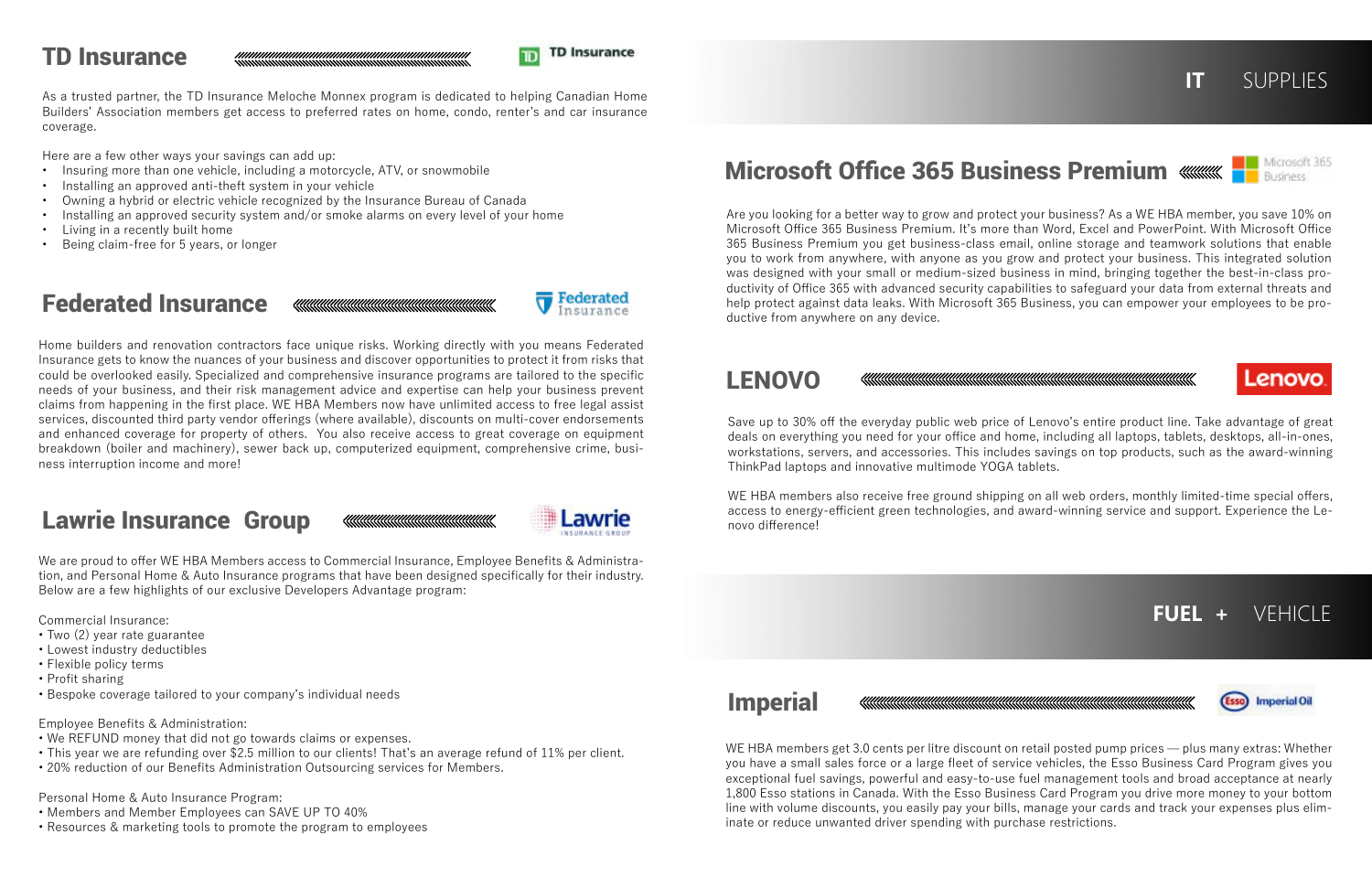Take control over your fleet's operating costs and have more time to spend on growing your business. Petro-Canada™ is pleased to offer you the following benefits through the SuperPass fuel card:

#### **SIGNIFICANT SAVINGS:**

- Discount of 2.0 ¢ per litre on gasoline
- Discount of 2.0 ¢ per litre on diesel
- Save 10 % on car washes
- Discounts apply to purchases at Petro-Canada retail locations
- One card provides access to Canada's largest gasoline and diesel network and works at both retail and cardlock locations.
- Control costs with detailed purchase restrictions on both fuel and non-fuel purchases.
- PIN protection and exception monitoring help defend against fraud and abuse.
- Customized reports can be distributed via email to facilitate analysis and save time.
- Dedicated support from a professional and knowledgeable customer service and sales team.

# PETRO CANADA

Save up to 25% off Avis base rates plus get other great offers. WE HBA members always receive up to 25% off your rental, plus enjoy additional offers like dollars off, a complimentary upgrade, or a free weekend day. With a complimentary membership in Avis Preferred®, you'll travel better, save time and gain access to exclusive offers. Skip the counter and paperwork at many locations and go straight to your car.

### Avis

# Budget

Save up to 25% off Budget base rates plus get other sweet deals. These discounts are available on a wide selection of vehicles from eco-friendly and fuel efficient compacts and hybrids to stylish premium and luxury sedans. WE HBA members always save up to 25% off Budget base rates, plus get other great offers like dollars off, a complimentary upgrade, or a free weekend day. Plus with a complimentary membership in Budget Fastbreak, enjoy our fastest, easiest rental experience!

# **AVIS**

#### **CAR RENTAL +** LEASES

Take advantage of remarkable discounts under the FCA Canada Inc. Fleet Discount Program for the purchase of new 2019 Chrysler, Dodge, Jeep, RAM & FIAT vehicles. FCA Canada Inc. has set up a simple and easy process to use discount structure that provides TRUE FLEET concessions/discounts on vehicles such as 1500/2500/3500 RAM Trucks, 3500/4500/550 RAM Cab & Chassis, RAM ProMaster & ProMaster City plus most of the common passenger vehicle line-up. Your company only needs to be a current CHBA member to qualify for discounts that are substantially better than their standard fleet discounts. WE HBA members pay DEALER COST, LESS the Fleet Concession plus the negotiated dealer profits. (Plus freight and applicable taxes).

# CHRYSLER, DODGE, Jeep, RAM & Fiat

WE HBA Members take advantage of an exclusive \$5,000 Fleet Incentive off the purchase or lease of a new Mercedes-Benz Sprinter (including Sprinter 4×4 models). With the lowest Total Cost of Ownership in its class, find out how the Sprinter can save you money every time you drive.

### Mercedes - BENZ

### **TELE** COMM UNICATION S



COGECO

A world of your very ow





Kel

A variety of exclusive rate plans and promotional offers for members available through WPCI- Wireless Personal Communications Inc.

### Bell

Cogeco Cable Canada is pleased to offer a \$50 credit towards any newly added service of TV, Internet or phone. This special offer is valid to all of our WE HBA valued members, family and friends of the West End Home Builders' Association.







Get 3 months free1 when activating a new smart phone or tablet on TELUS Peace of MindTM or Simple Share plan.

Plus, get 20% off a 20 GB Peace of MindTM mobility plan. And save up to an additional \$20/mo per line when you bring 4 or more lines over.

#### **COGECO**

#### TELUS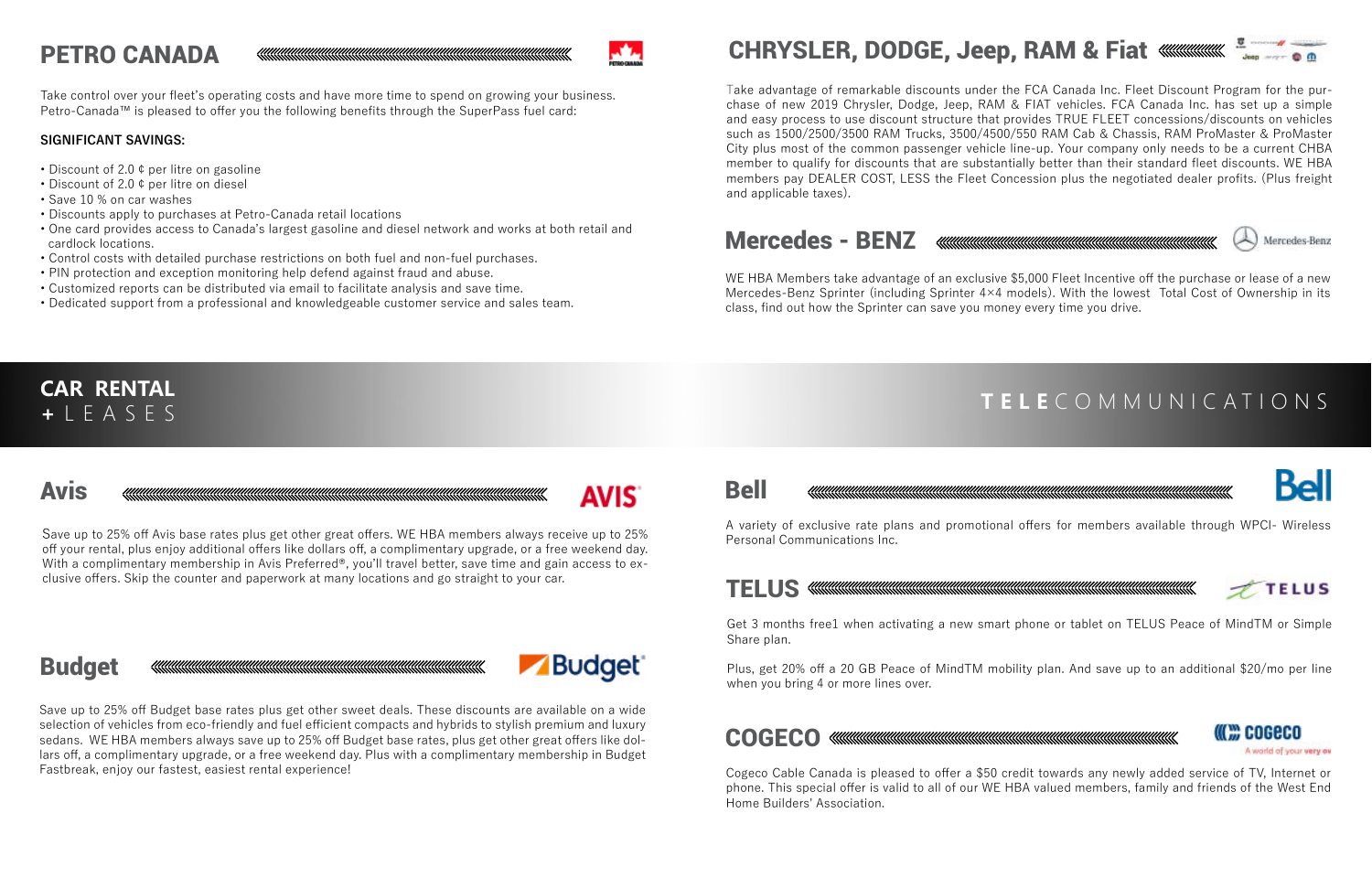# DELL Small Business www.www.www.www.www.www.www.www.



#### Good partners give good deals. Save up to 40% off select Dell business tech + CHBA members now save an extra 5% with coupon. Get the technology you need at the price you want.

# **InterCall**

th InterCall

CHBA has partnered with West Unified Communications, the world's largest conferencing services provider, to offer members special rates for audio and web conferencing through their InterCall service. Members will save up to 70%.

### **TRA** VEL



Fairmont Hotels and Resorts sets the standard for elegance and sophistication, exuding timeless style and a passion to connect guests to the very best destinations. Add great service, and the result is an unforgettable guest experience. Many Fairmont properties were among the first buildings to be erected in young cities across North America; in these places, communities literally grew up around the hotel.



- No blackout dates or travel restrictions
- 110% Price Guarantee
- Save up to 75% on 400,000 hotels and resorts
- Over 8,000 car rental locations
- Top cruise line selection with discounted rates
- Earn reward credits on all purchases

# Fairmont Hotels

### Snazzy Traveler

CHBA has teamed up with Choice Hotels® to make Business & Leisure travel a little more enjoyable and convenient – and to save CHBA members up to 15%!

Choice Hotels® includes ComfortTM, Quality®, Clarion® and a few others like the upscale Ascend Hotel Collection®. There are over 325 Choice locations spanning all provinces – and over 6,300 worldwide. Hotels are conveniently located near major airports, key highways, and business districts. You'll also be able to connect easily with colleagues and friends using free high-speed Internet, and jump-start your day with free breakfast at most locations.

### Choice Hotels

### **P R O F E S S I O N A L**  SERVICES

#### 





Sandler Training



to extend a 20% discount on public or in-house training solutions to our fellow WE HBA members.

# Sandler Training

# Caliber Communications

Caliber Communications Inc is proud to announce a FREE 30 day no obligation trial for all WE HBA members. Please visit our website at www.calibercommunications.ca to learn more about how Caliber Communications can reduce your security costs while providing benefits and features that deliver more value to all your projects.

SumoQuote is the easiest way to make contractor quotes that impress clients and win more work. WE HBA members now receive a 20% discount with their SumoQuote subscription, which gives access to the best sales presentation tool on the market today. With SumoQuote you can:

- Insert your logo/branding to professionally graphic designed presentations
- Create pre-set templates for fast quote creation
- Add and annotate photos
- Add custom PDFs to custom craft your presentation
- e-Signing for fast sign offs!
- Sales dashboard
- Callback calendar



### Sumo Quote